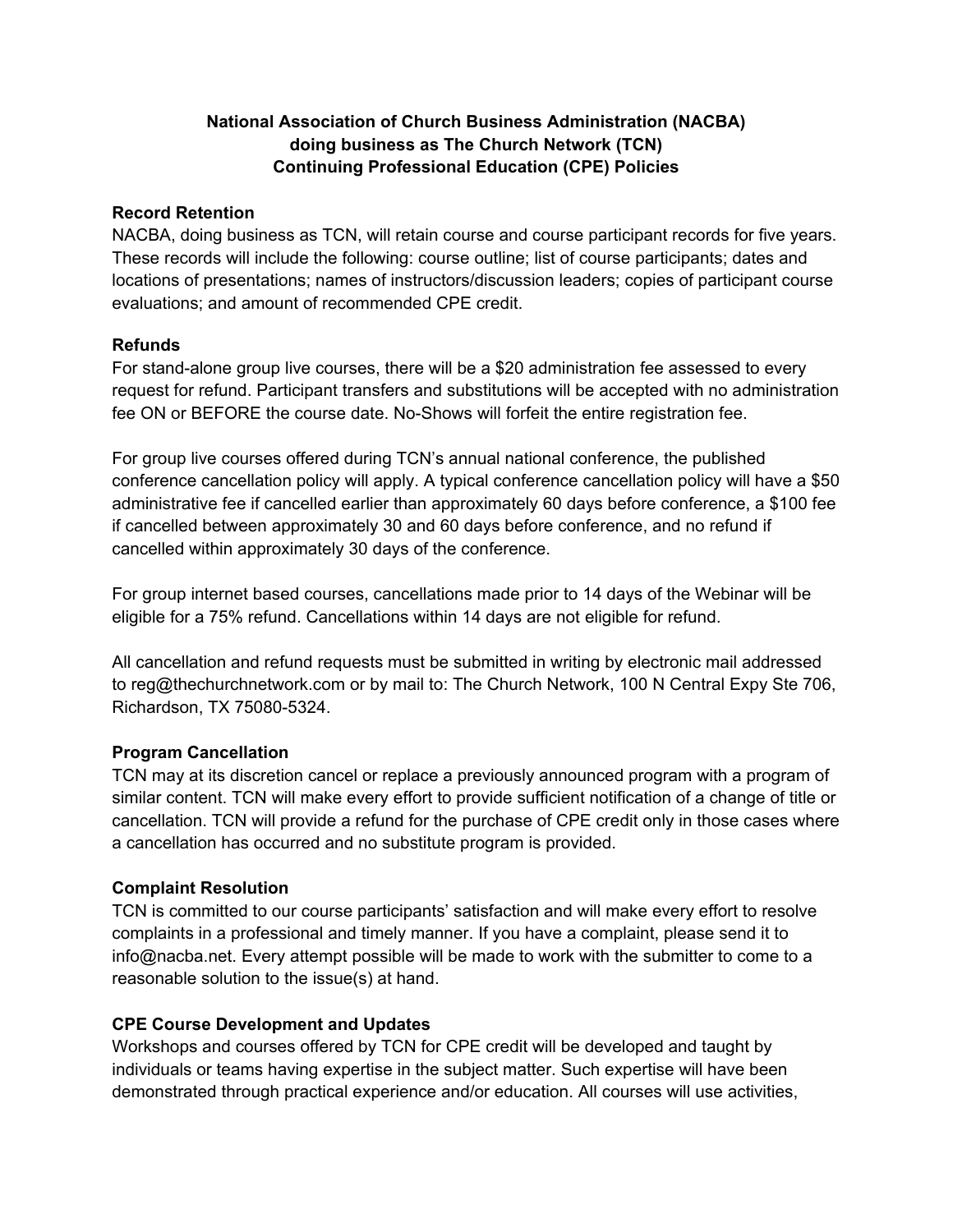materials, and delivery systems that are current, technically accurate, effectively designed and will contain the most recent publication, revision or review date. Courses will be reviewed annually (or more frequently if necessary due to the subject matter) by a qualified individual or team, other than those who developed the programs, to consider currency of the content, technical accuracy, attendee evaluations, and anecdotal feedback. The participation of at least one CPA will be required in the development of every program in accounting and auditing and the participation of a CPA or tax attorney will be required for each program in the field of study of taxes. Such reviews will occur before the first presentation of a course and again after each significant revision.

# **Learning Objectives and Prerequisites**

The primary learning objective is to maintain or increase competency of participants through expert discussion, explanation and interactive questioning. The workshops and programs are designed for learners to exercise a practical understanding of new and current issues, as well as the latest changes, in a complex and continually changing industry. Learning activities will be based on relevant learning objectives and outcomes that clearly articulate the knowledge, skills, and abilities that can be achieved by participants in the learning activities. There are no prerequisites or advance preparation requirements for TCN's group-live programs.

#### **Program Knowledge Level**

Workshops and courses offered by TCN will be developed and executed in a manner consistent with the prerequisite education and experience of the participants. Our courses will be published as basic, intermediate, advanced, update, or overview, so that participants may determine if the courses are appropriate to their professional competence development needs.

# **Group Live Attendance Monitoring Process**

To ensure compliance with NASBA standards for the reporting and record retention of CPE credits, TCN adheres to the following attendance monitoring guidelines:

- Sign in sheets are required for all programs where CPE credit is offered.
- Participants will be given a CEU/CPE credit recording form for noting participation in a workshop.
- Participants must sign in upon arrival and make note of the line number they signed on their recording form.
- Participants must listen/watch for a code that will be given at a random time during the session and make note of such code on their recording form.
- At the conclusion of the conference, workshops, or courses the participants will submit their recording forms to TCN to be inspected for compliance and to be matched against the sign in sheets.
- Every program will be monitored by at least one workshop convener who will greet the participants as they arrive and ensure that sign in procedures are adhered to.
- Certificates of completion will only be issued upon verification of attendance using sign in sheets, recording forms and personal observation.